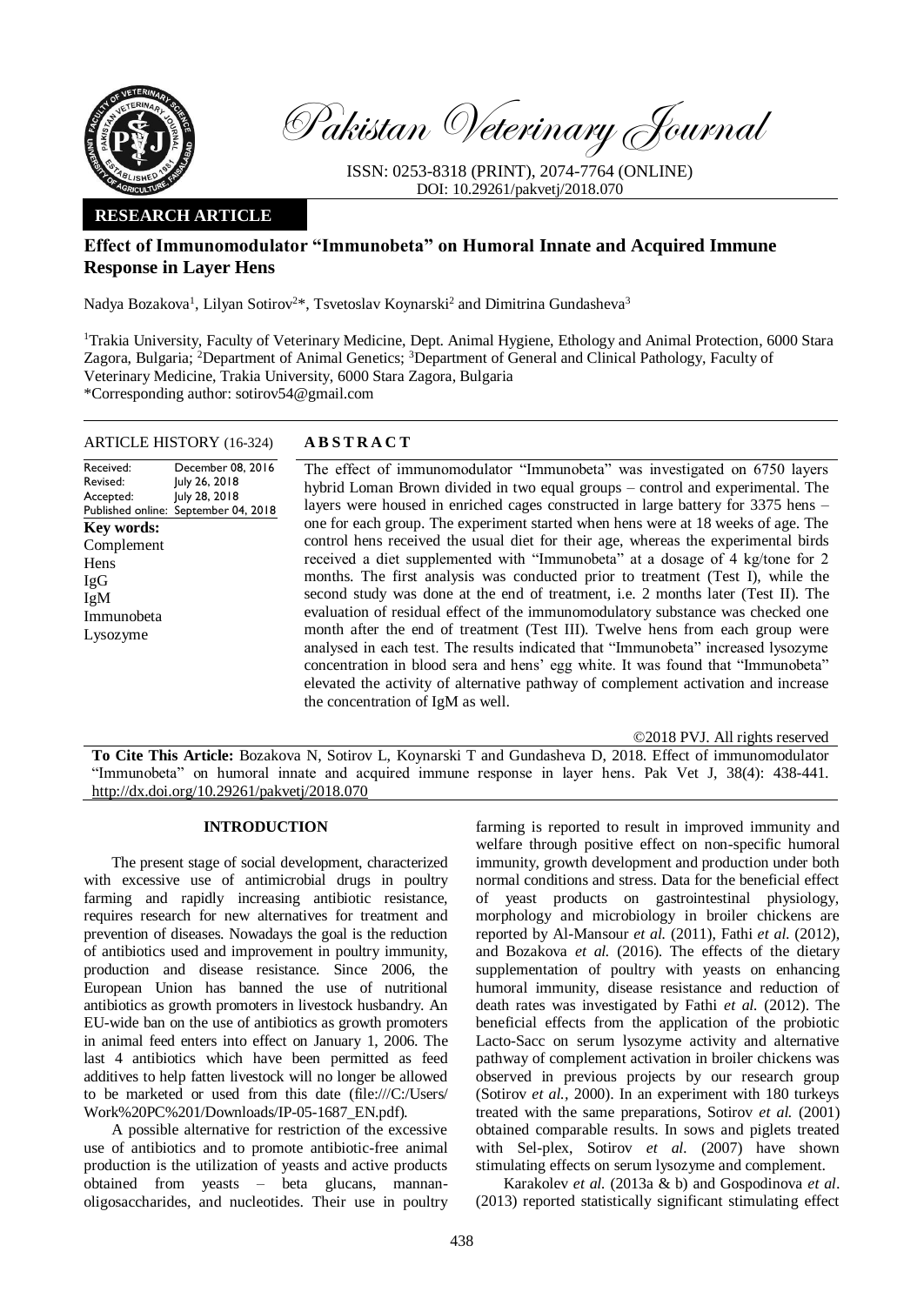of the immunostimulant "Helpankar" on blood serum lysozyme, alternative pathway of complement activation and gamma interferon in layer hens.

The above mentioned authors and our data motivated us to investigate the possibilities for improvement of humoral immunity in layer hens via administration of the immunomodulator "Immunobeta".

### **MATERIALS AND METHODS**

The experiment was performed with 6750 layers (hybrid Loman Brown) divided in two equal groups  $(n=3375)$  – one control and one experimental. The birds were owned by Divex-2-Georgi Georgiev Co. and the poultry farm was located in the land of Malka Polyana settlement, Aytos municipality. The layers were housed in enriched cages constructed in large battery for 3375 hens each. The experiment started when the birds were 18 weeks of age. Those housed in the control facility received the usual diet for their age, whereas the ratio of layers from the experimental facility was supplemented with "Immunobeta" (CHEMIFARMA S.p.A., Animal nutrition products, Italy) at a dosage 4 kg/tone in continuation of 2 months. The "Immunobeta" contains three important active ingredients: ß-glucans-30%, mannan oligosaccharides-25%, nucleotides-5%, vitamins B1, B2, B6, Niacin, Pantothenic acid, Folic acid, Holin, Iron, Zinc, Manganese and Cooper. The first investigations were done prior to the treatment with "Immunobeta" (I Test), the second – at the end of treatment, i.e. after 2 months (II Test) and the third – one month after the end of treatment to evaluate the residual effect of the immunomodulator (III Test). Twelve hens from each group were analysed.

Serum lysozyme concentrations were determined by the method of Lie *et al*. (1985), alternative pathway of complement activation (APCA) by the method of Sotirov (1986), beta-lysine concentrations by method of Buharin *et al.* (1977) modified by Karakolev and Nikolov (2015). Concentrations of IgG and IgM were measured using ELISA kits (Chicken IgM and IgG ELISA kits, Life Diagnostics, Inc., USA).

#### **RESULTS**

As is seen from Table 1, serum lysozyme concentrations at the beginning of the experiment were equal for the both groups, i.e. a good background for proper experimentation. At the time of the second sampling (end of treatment), serum lysozyme

concentrations in experimental group were significantly higher compared to the beginning of experiment (P<0.001). One month later lysozyme concentrations in the same group were also significantly higher compared to the beginning of experiment (P<0.001). In controls, lysozyme concentrations were also increased but with lower values than the experimental group. In the same test periods APCA activity was significantly higher in the control group  $(P<0.001)$ . This fact provides a proof that "Immunobeta" has activated APCA and thus, has markedly improved the innate resistance of birds. The results allow us to affirm that the preparation "Immunobeta" has a positive effect on humoral factors of innate immunity in layer hens. This conclusion was also supported by the results from the third sampling (one month after the end of the treatment), when the obtained results were almost identical to those from the second treatment. Additionally, Table 1 presents the data from the analysis of serum beta-lysine. It was demonstrated that beta-lysine concentrations in layers are increased under influence of two factors: age and egg production. At the same time, in experimental birds, this parameter was insignificantly higher which could be attributed to the antigen challenge from beta-glucans and mannan oligosaccharides-important ingredients of the preparation "Immunobeta". The findings evidenced that the immunomodulator had a marked influence on the humoral innate immunity of layers. The same table presents the blood serum concentrations of IgG and IgM in layers. It is evident that both parameters are significantly influenced by the age of birds. In the experimental group, increased IgM concentration was due not only to age, but also to the supplementation with "Immunobeta" because prior to the treatment IgM concentration was as low as 35.01 ng/ml, whereas at the end of the experiment (two months later) it became significantly higher than controls  $(P<0.01)$ , which is exclusively due to the immunogenic response to "Immunobeta". Since IgM is an early humoral factor of the primary specific immunity, our findings show that "Immunobeta" had a positive impact not only on the humoral innate immunity, but also on specific immunity, i.e. it boosts the effect of vaccinations in layers.

Following the end of treatment, we studied the lysozyme concentrations in egg white. Table 2 presents that lysozyme levels were considerably higher in eggs produced by treated hens, compared with the controls. A second investigation was performed two months after the first one to verify if the immune booster had any residual effect. Acceding to the results, residual effect was not observed but a highly significant effect of age was noticed.

Table 1: Effect of immunomodulator "Immunobeta" on serum lysozyme concentrations, APCA activity, Beta-lysins IgG and IgM in layer hens Time of treatment Lysozyme concentrations (mg/L) APCA activity (CH50) Beta-lysins (%) IgG (ng/ml) IgM (ng/ml) Control Experimental  $\frac{\text{group}}{0.22 \pm 0.02} \frac{\text{group}}{0.22 \pm 0.03}$ group Control  $\frac{\text{group}}{\text{450.44} \pm 17.67}$ Experimental Control Experimental Control Experimental Control group group group group group group Experimental group I test 0.22±0.02 0.22±0.03 450.44±17.67 589.11±18.44 34.7± 2.9 47.8±5.5 54.6±5.2 45.2±11.5 42.7±4.6 35.01±3.08 II test 1.10±0.11 1.38±0.17<sup>a\*\*\*</sup> 618.46±18.07\*\*\* 530.58±12.76<sup>a</sup> 113.8±2.6 114.8±2.7 45.7±2.6 45.8±2.9<br>121.1±0.5 120.9±0.6 43.1±4.5 45.8±2.9<sup>\*\*</sup> III test  $0.94 \pm 0.12$ <sup>a</sup> 1.23 $\pm$ 0.22\*\*\* 714.65 $\pm$ 16.44<sup>a</sup> 696.88±24.27 81.3±32.4 59.7±1.8 121.1±0.5 120.9±0.6 43.1±4.5 45.8±2.9\*\* \* Differences between each test into groups; \*\* P<0.01; \*\*\* P<0.001; <sup>a</sup>differences between control and experimental groups in each test; <sup>a</sup>P<0.001.

**Таble 2:** Effect of immunomodulator "Immunobeta" on egg white lysozyme concentrations in layer hens (mg/L)

| Stage                                              | Lysozyme                 |                      |
|----------------------------------------------------|--------------------------|----------------------|
|                                                    | Control group            | Experimental group   |
| To the end of treatment (after 2 months treatment) | 778.38±51.5              | 1289.76±250.86       |
| One month after the treatment                      | $1839.06 \pm 157.34$ *** | $1636.77 \pm 180.23$ |

\*Differences between each test into the groups; \*\*\* P<0.001.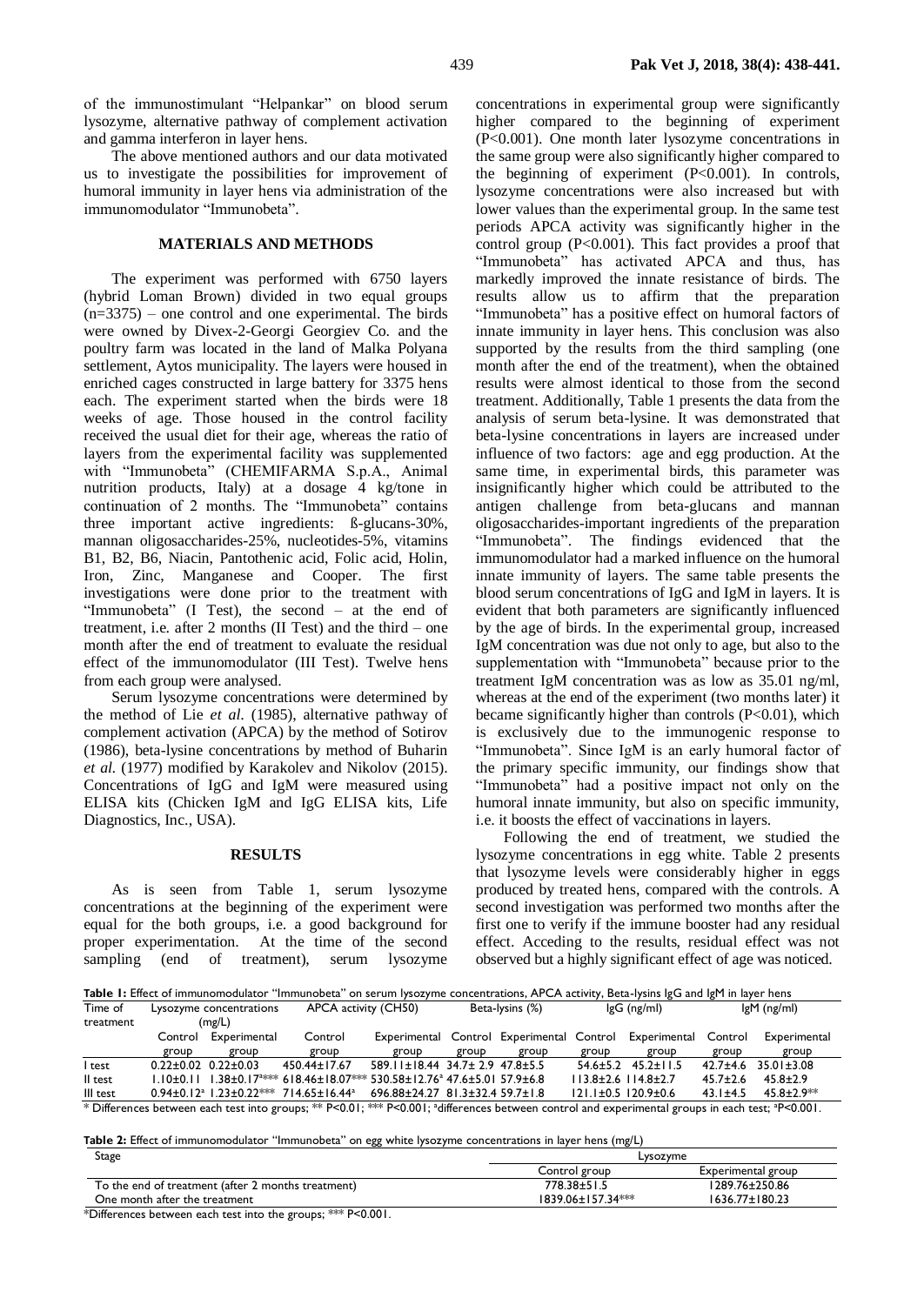#### **DISCUSSION**

The above presented results exhibit that "Immunobeta" has positive influence on natural and specific humoral immunity of layer hens. As described above, at the end of treatment serum lysozyme concentrations in experimental group were significantly higher compared to the beginning of experiment (P<0.001). One month later lysozyme concentrations in the same group were also significantly higher compared to the beginning (P<0.001). Czech *et al*. (2014) also observed that the addition of *Yarrowia lipolytica* yeast in a dose of 6% increase plasma lysozyme in turkey hens. Tawab *et al*. (2015) revealed that broilers fed on prebiotic increase the lysozyme concentrations more than broilers fed on probiotic. In our experiment APCA activity was significantly higher in the control group (P<0.001). This fact provides proof that "Immunobeta" has activated APCA by its consumption and by this way  $\mu$  wake up" the innate immunity of birds. The results from the third sampling (one month after the end of the treatment), were almost identical to those from the second treatment. These results allow to affirm that the preparation "Immunobeta" has a positive effect on humoral factors of innate immunity in layer hens. Similar data reported Sotirov *et al.* (2000, 2001, 2007) in chicken broilers and pigs treated with different immunomodulators.

We have found that beta-lysins are increased under influence of two factors - age and egg production. In experimental birds, this parameter was insignificantly higher which could be attributed to the antigen challenge from beta-glucans and mannan oligosaccharidesimportant ingredients of the medicament "Immunobeta". These findings evidence that the immunomodulator had a marked influence on the humoral innate immunity of layers. Karakolev *et al.* (2013a & b) and Gospodinova *et al*. (2013) reported significant stimulating effect of the immunostimulant "Helpankar" on blood serum lysozyme, gamma interferon and APCA in layer hens. Our results are confirmed by the experiments of Кarakolev and Nikolov (2015), which have also found that beta-lysine concentrations increased proportionally to egg production and hence, that beta-lysins had not only a protective function but were also related to certain extent to the productive performance of layers.

The blood serum concentrations of IgG and IgM as main humoral factors of adapted immunity in layers, were also tested. It is easily noticed that to the end of experiment IgG concentrations were the same in control and experimental groups. Meanwhile the concentrations of IgM were significantly higher in experimental group (P<0.01). It is known that IgM is humoral factor of early specific immunological response after antigen challenge. Similar results reported by Ullah *et al.* (2014) and Li *et al*. (2016). Veterinary practice requires very high antibody titers after vaccination of hens against infectious agents. Positive effect of mananoligosacchrids and betaglucans were reported by Rajapakse *et al.* (2010), Khatoon *et al.* (2017) and Ghasemiana and Jahanian (2016). These findings show that "Immunobeta" had a positive impact not only on the humoral innate immunity, but also on specific immunity, which means that it boosted the effect of vaccinations in layers.

It is well known that manan-oligosacchrids and betaglucans have additional positive effects on the immune system. Zhang *et al*. (2012) demonstrated that yeast cell walls supplementation has beneficial effects on the immunosuppressive effects of cyclosporine A challenge in broiler chickens. Sadeghı *et al*. (2013) showed that dietary inclusion of prebiotic-based mannan-oligosaccharide and β-glucan displays an efficacy on chicks infected with pathogens and can improve the immune responses and health of infected chicks. Similar results for positive effect of mannan-oligosaccharide and β-glucan on chicken's immune system reported by other authors (Huff *et al.*, 2013; Shao *et al*., 2013; Shanmugasundaram *et al*., 2013). Muzaffar *et al*. (2016) let us know for antitoxic and immunostimulating effects of dietary supplementation with β-glucan and mannan-oligosaccharides isolated from Saccharomyces cerevisiae (S. cerevisiae) in broiler chickens challenged with naturally feed-borne *A. fumigatus*. The results from immunological analysis found that when the feed was supplemented with β-glucan and mannan-oligosaccharides and broiler chickens were challenged with *A. fumigatus*, spleen and thymus indices were improved, the cytokine concentrations in serum were increased, and the activities of heterophils and lymphocytes were up-regulated. Similar results reported Valtchev *et al.* (2015) in ducks.

Our data displays lysozyme concentrations in egg white many times higher than these in blood sera (Table 2). We suggest that the higher concentrations of lysozyme and beta-lysine in egg white, the better health and productive traits of new hatched chickens can be expected. This is due to the important role of lysozyme for the durability of eggs and the better protection of chicken's embryos during incubation. This means more hatched chickens with higher viability.

On the base of our results described above we can conclude that the immune booster "Immunobeta" improves the natural and acquired humoral immune response in layer hens.

**Authors contribution:** NB-JV and MP conceived and designed the study. LS and TK–DL, MC and IL executed the experiment and analyzed the sera. DG-IJ analyzed the data.

#### **REFERENCES**

- Al-Mansour S, Al-Khalf A, Al-Homidan I, *et al*., 2011. Feed efficiency and blood hematology of broiler chicks given a diet supplemented with yeast culture. Int J Poult Sci 10:603-7.
- Bozakova N, Dimitrov D, Sotirov L, *et al*., 2016. Effect of immunomodulatory Immunobeta on histological features of intestinal villi and crypts in broiler chickens. Cienc Tec Vitivinic 4:141-9.
- Buharin OV, Luda AP and Bigeev RI, 1977. Fotonefelometricheskij metod opredelenia beta-lizinov v sivarotke krovi. In: Sistema betalizina I ee rol v klinicheskoj I eksperimentalnoj medicine (Karpov SP, ed): Izdatelstvo Tomskogo Universiteta, Tomsk, USSR pp:52-3.
- Chemifarma SpA, Catalogue Products for domestic animals, TZAR-05 Ltd. I-st Nutrative supplementations Line I, 4. http://veterinarnaapteka.com.
- Czech A, Merska M and Ognik K, 2014. Blood immunological and biochemical indicators in turkey hens fed diets with a different content of the yeast Yarrowia lipolytica. Ann Anim Sci 14:935-46.
- Fathi MM, Al-Mansour S, Al-Homidan A, *et al*., 2012. Effect of yeast culture supplementation on carcass yield and humoral immune response of broiler chicks. Vet World 11:651-7.